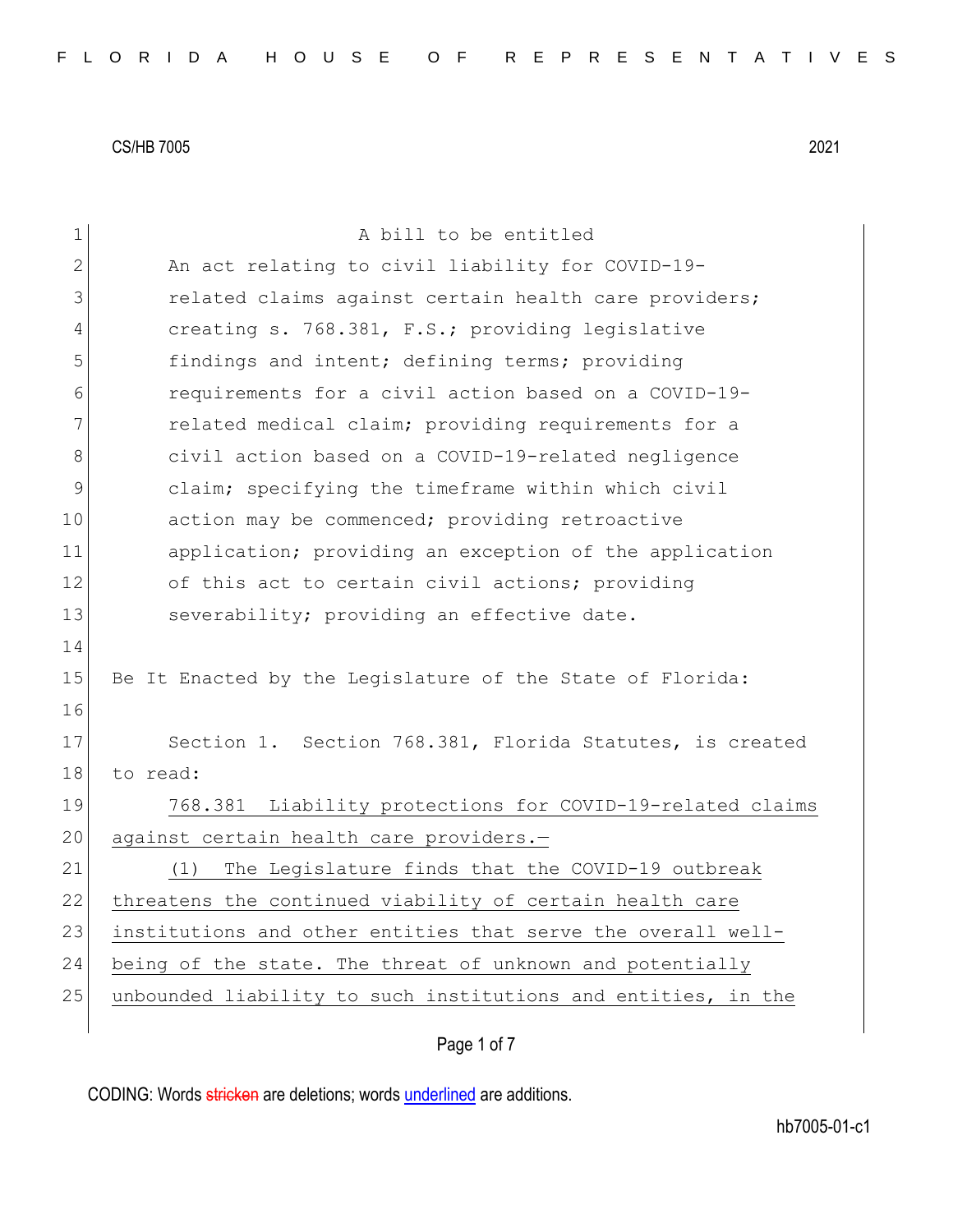26 wake of a pandemic that has already left many of these institutions vulnerable, has created an overpowering public 28 necessity to provide an immediate and remedial legislative solution. Therefore, the Legislature intends for these institutions and entities to enjoy heightened protections against certain types of civil liability as a result of the 32 COVID-19 pandemic. The Legislature also finds that there are no alternative means to meet this public necessity, especially in light of the sudden, unprecedented nature of the COVID-19 pandemic. The Legislature finds that the public interest as a whole is best served by providing relief to these institutions and entities so that they may remain viable and continue to 38 serve the state. 39 (2) As used in this section, the term: (a) "COVID-19" means the novel coronavirus. The term includes the disease caused by the novel coronavirus identified as SARS-CoV-2 or any variants and mutations of that coronavirus. (b) "COVID-19-related medical claim" means a tort claim arising under chapter 400, chapter 429, or chapter 766, which is based on a defendant's breach of the applicable standard of care 46 or duty of care and that: 47 1. Caused a person to contract COVID-19; 48 2. Arose from the defendant's delay or omission in performing a surgical procedure, which delay or omission was 50 directly caused by the COVID-19 pandemic;

### Page 2 of 7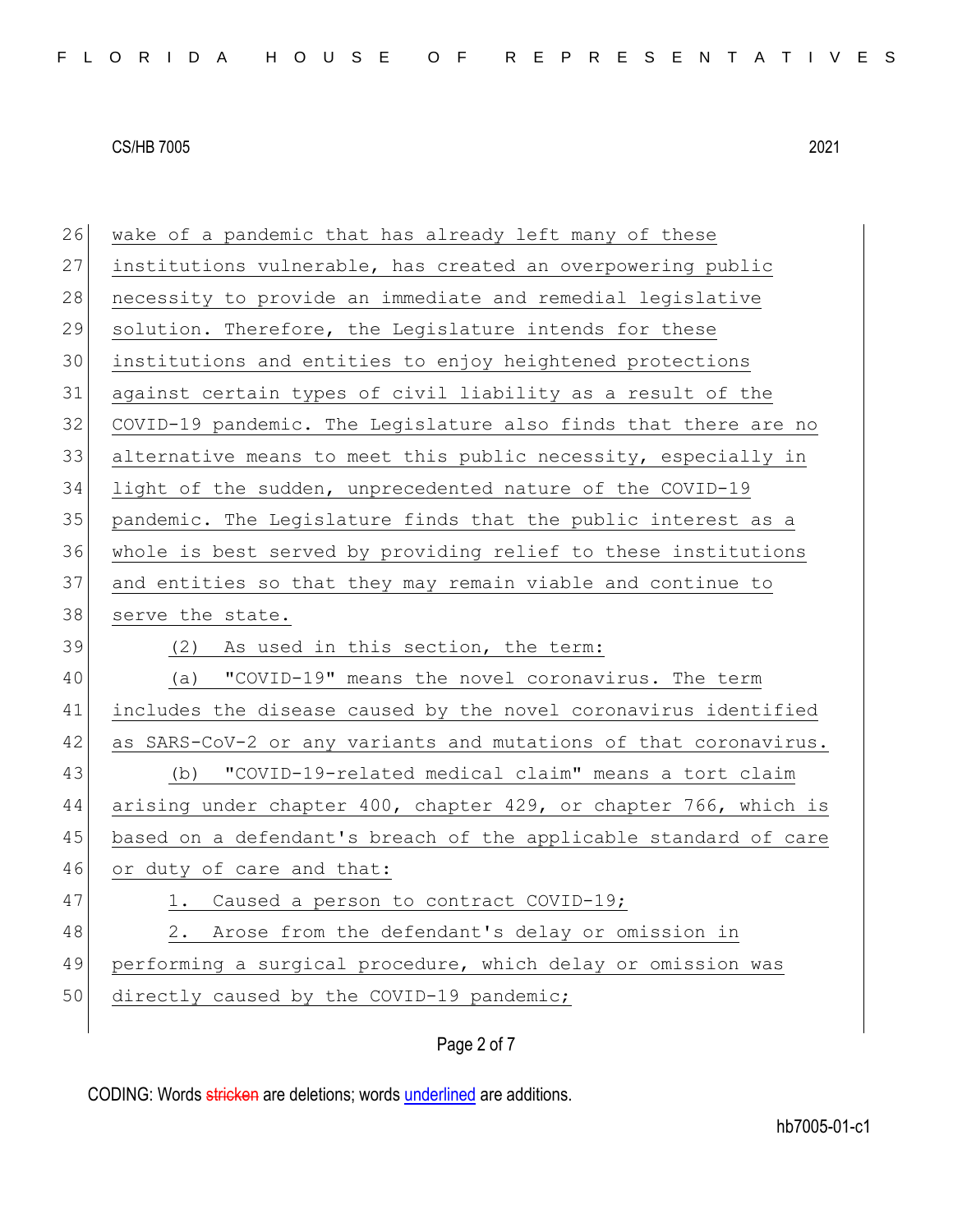| 51 | 3. Arose from the defendant's act or omission with respect       |  |  |  |  |  |  |  |  |  |
|----|------------------------------------------------------------------|--|--|--|--|--|--|--|--|--|
| 52 | to an emergency medical condition as defined in s. 395.002, and  |  |  |  |  |  |  |  |  |  |
| 53 | which act or omission was the result of a lack of resources      |  |  |  |  |  |  |  |  |  |
| 54 | directly caused by the COVID-19 pandemic;                        |  |  |  |  |  |  |  |  |  |
| 55 | 4. Arose from the defendant's provision of a novel or            |  |  |  |  |  |  |  |  |  |
| 56 | experimental COVID-19 treatment to a patient diagnosed with      |  |  |  |  |  |  |  |  |  |
| 57 | COVID-19; or                                                     |  |  |  |  |  |  |  |  |  |
| 58 | 5. Arose from the defendant's provision of treatment to a        |  |  |  |  |  |  |  |  |  |
| 59 | patient diagnosed with COVID-19 whose injuries were directly     |  |  |  |  |  |  |  |  |  |
| 60 | related to an exacerbation of the patient's preexisting          |  |  |  |  |  |  |  |  |  |
| 61 | conditions by COVID-19.                                          |  |  |  |  |  |  |  |  |  |
| 62 | (c) "COVID-19-related negligence claim" means a tort claim       |  |  |  |  |  |  |  |  |  |
| 63 | brought against a health care provider not arising under chapter |  |  |  |  |  |  |  |  |  |
| 64 | 400, chapter 429, or chapter 766, which is based on a            |  |  |  |  |  |  |  |  |  |
| 65 | defendant's breach of the applicable duty of care and that       |  |  |  |  |  |  |  |  |  |
| 66 | caused a person to contract COVID-19.                            |  |  |  |  |  |  |  |  |  |
| 67 | (d) "Health care provider" means:                                |  |  |  |  |  |  |  |  |  |
| 68 | A provider as defined in s. 408.803.<br>1.                       |  |  |  |  |  |  |  |  |  |
| 69 | A clinical laboratory providing services in the state<br>2.      |  |  |  |  |  |  |  |  |  |
| 70 | or services to health care providers in the state, if the        |  |  |  |  |  |  |  |  |  |
| 71 | clinical laboratory is certified by the Centers for Medicare and |  |  |  |  |  |  |  |  |  |
| 72 | Medicaid Services under the federal Clinical Laboratory          |  |  |  |  |  |  |  |  |  |
| 73 | Improvement Amendments and the federal rules adopted thereunder. |  |  |  |  |  |  |  |  |  |
| 74 | 3. A federally qualified health center as defined in 42          |  |  |  |  |  |  |  |  |  |
| 75 | $U.S.C. s. 1396d(l) (2) (B)$ , as that definition exists on the  |  |  |  |  |  |  |  |  |  |
|    |                                                                  |  |  |  |  |  |  |  |  |  |

# Page 3 of 7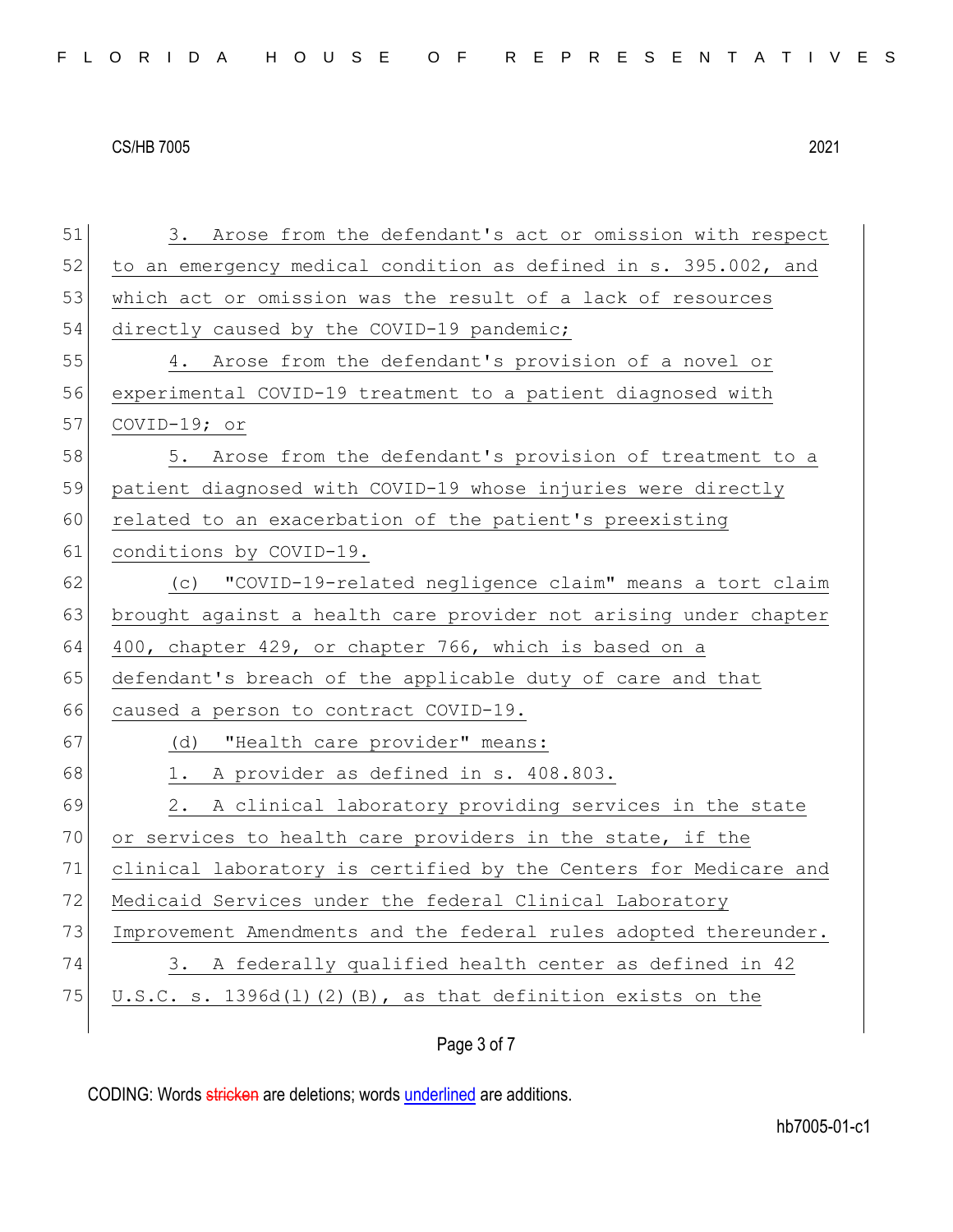| 76  | effective date of this act.                                      |  |  |  |  |  |  |  |  |  |
|-----|------------------------------------------------------------------|--|--|--|--|--|--|--|--|--|
| 77  | Any site providing health care services which was<br>4.          |  |  |  |  |  |  |  |  |  |
| 78  | established for the purpose of responding to the COVID-19        |  |  |  |  |  |  |  |  |  |
| 79  | pandemic pursuant to any federal or state order, declaration, or |  |  |  |  |  |  |  |  |  |
| 80  | waiver.                                                          |  |  |  |  |  |  |  |  |  |
| 81  | A health care practitioner as defined in s. 456.001.<br>5.       |  |  |  |  |  |  |  |  |  |
| 82  | A health care professional certified under part IV of<br>6.      |  |  |  |  |  |  |  |  |  |
| 83  | chapter 468.                                                     |  |  |  |  |  |  |  |  |  |
| 84  | A home health aide as defined in s. 400.462(15).<br>7.           |  |  |  |  |  |  |  |  |  |
| 85  | 8. A provider licensed under chapter 394 or chapter 397          |  |  |  |  |  |  |  |  |  |
| 86  | and its clinical and nonclinical staff providing inpatient or    |  |  |  |  |  |  |  |  |  |
| 87  | outpatient services.                                             |  |  |  |  |  |  |  |  |  |
| 88  | A continuing care facility licensed under chapter 651.<br>9.     |  |  |  |  |  |  |  |  |  |
| 89  | 10. A pharmacy permitted under chapter 465.                      |  |  |  |  |  |  |  |  |  |
| 90  | With respect to a COVID-19-related medical claim:<br>(3)         |  |  |  |  |  |  |  |  |  |
| 91  | It is an affirmative defense that the defendant<br>(a)           |  |  |  |  |  |  |  |  |  |
| 92  | complied with government-issued health standards or guidance in  |  |  |  |  |  |  |  |  |  |
| 93  | effect at the time the cause of action accrued.                  |  |  |  |  |  |  |  |  |  |
| 94  | The fact finder must consider all relevant surrounding<br>(b)    |  |  |  |  |  |  |  |  |  |
| 95  | circumstances, including any relevant effects of the COVID-19    |  |  |  |  |  |  |  |  |  |
| 96  | pandemic, in determining the appropriate standard of care.       |  |  |  |  |  |  |  |  |  |
| 97  | (c) A defendant is not liable for any act or omission            |  |  |  |  |  |  |  |  |  |
| 98  | unless such act or omission constitutes gross negligence as      |  |  |  |  |  |  |  |  |  |
| 99  | defined in s. 768.72(2)(b) or intentional misconduct as defined  |  |  |  |  |  |  |  |  |  |
| 100 | in s. $768.72(2)(a)$ .                                           |  |  |  |  |  |  |  |  |  |
|     |                                                                  |  |  |  |  |  |  |  |  |  |

## Page 4 of 7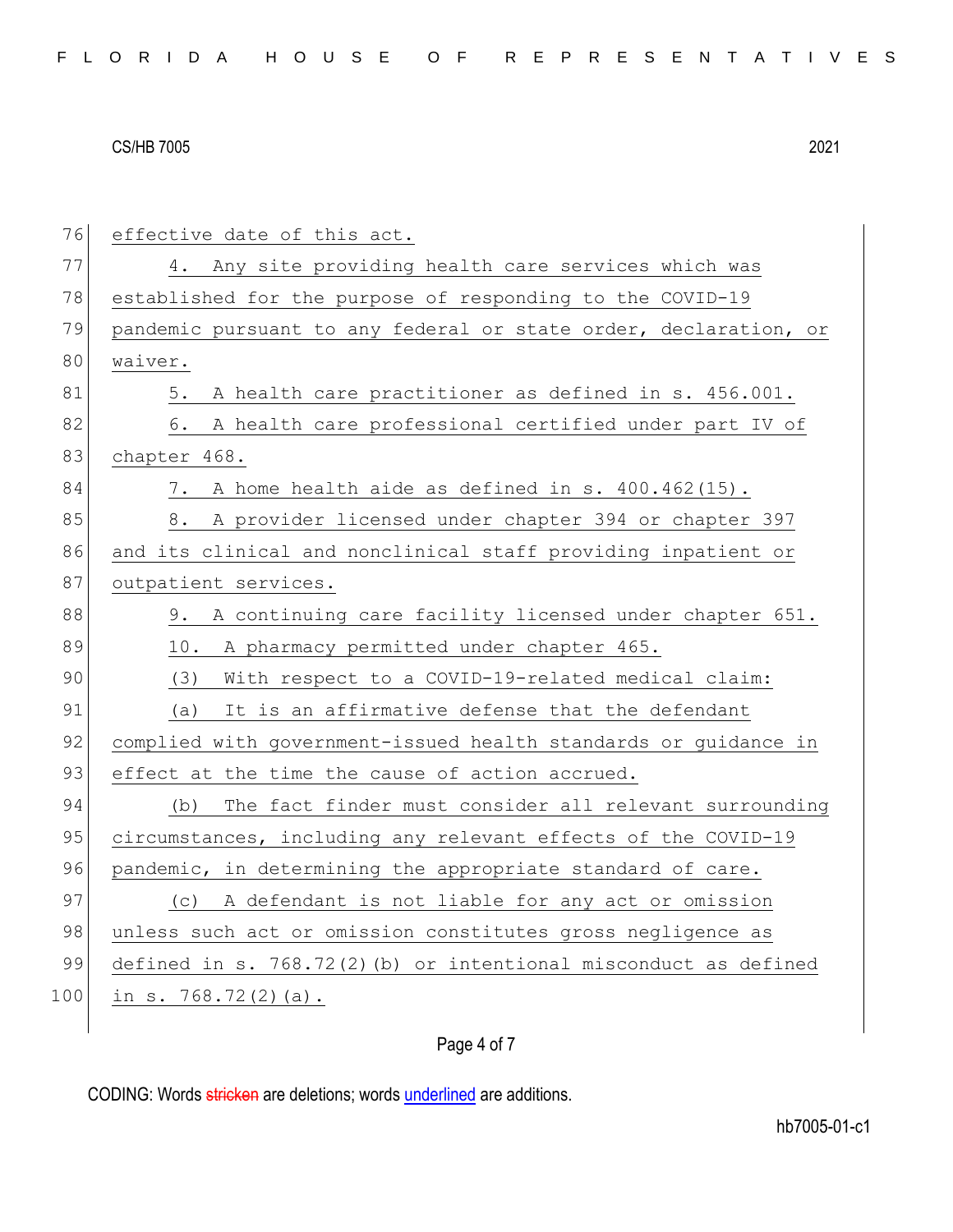| 101 | With respect to a COVID-19-related negligence claim:<br>(4)          |  |  |  |  |  |  |  |  |  |
|-----|----------------------------------------------------------------------|--|--|--|--|--|--|--|--|--|
| 102 | The complaint must be pled with particularity.<br>(a)                |  |  |  |  |  |  |  |  |  |
| 103 | At the same time that the complaint is filed, the<br>(b)             |  |  |  |  |  |  |  |  |  |
| 104 | plaintiff must submit an affidavit signed by a physician             |  |  |  |  |  |  |  |  |  |
| 105 | actively licensed in the state which attests to the physician's      |  |  |  |  |  |  |  |  |  |
| 106 | belief, within a reasonable degree of medical certainty, that        |  |  |  |  |  |  |  |  |  |
| 107 | the COVID-19-related damages, injury, or death alleged in the        |  |  |  |  |  |  |  |  |  |
| 108 | complaint occurred as a result of the defendant's acts or            |  |  |  |  |  |  |  |  |  |
| 109 | omissions.                                                           |  |  |  |  |  |  |  |  |  |
| 110 | (c) The court must determine, as a matter of law, whether:           |  |  |  |  |  |  |  |  |  |
| 111 | 1. The plaintiff complied with paragraphs (a) and (b). If            |  |  |  |  |  |  |  |  |  |
| 112 | the plaintiff did not comply with paragraphs (a) and (b), the        |  |  |  |  |  |  |  |  |  |
| 113 | court must dismiss the action without prejudice.                     |  |  |  |  |  |  |  |  |  |
| 114 | The defendant made a good faith effort to substantially<br>2.        |  |  |  |  |  |  |  |  |  |
| 115 | comply with any authoritative or controlling government-issued       |  |  |  |  |  |  |  |  |  |
| 116 | health standards or guidance in effect at the time the cause of      |  |  |  |  |  |  |  |  |  |
| 117 | action accrued.                                                      |  |  |  |  |  |  |  |  |  |
| 118 | a. During this stage of the proceeding, admissible                   |  |  |  |  |  |  |  |  |  |
| 119 | evidence is limited to evidence tending to demonstrate whether       |  |  |  |  |  |  |  |  |  |
| 120 | the defendant made such a good faith effort.                         |  |  |  |  |  |  |  |  |  |
| 121 | b. If the court determines that the defendant made such a            |  |  |  |  |  |  |  |  |  |
| 122 | good faith effort, the defendant is immune from civil liability.     |  |  |  |  |  |  |  |  |  |
| 123 | If the court determines that the defendant did not make<br>$\circ$ . |  |  |  |  |  |  |  |  |  |
|     |                                                                      |  |  |  |  |  |  |  |  |  |
| 124 | such a good faith effort, the plaintiff may proceed with the         |  |  |  |  |  |  |  |  |  |
| 125 | action. However, absent at least gross negligence proven by          |  |  |  |  |  |  |  |  |  |

# Page 5 of 7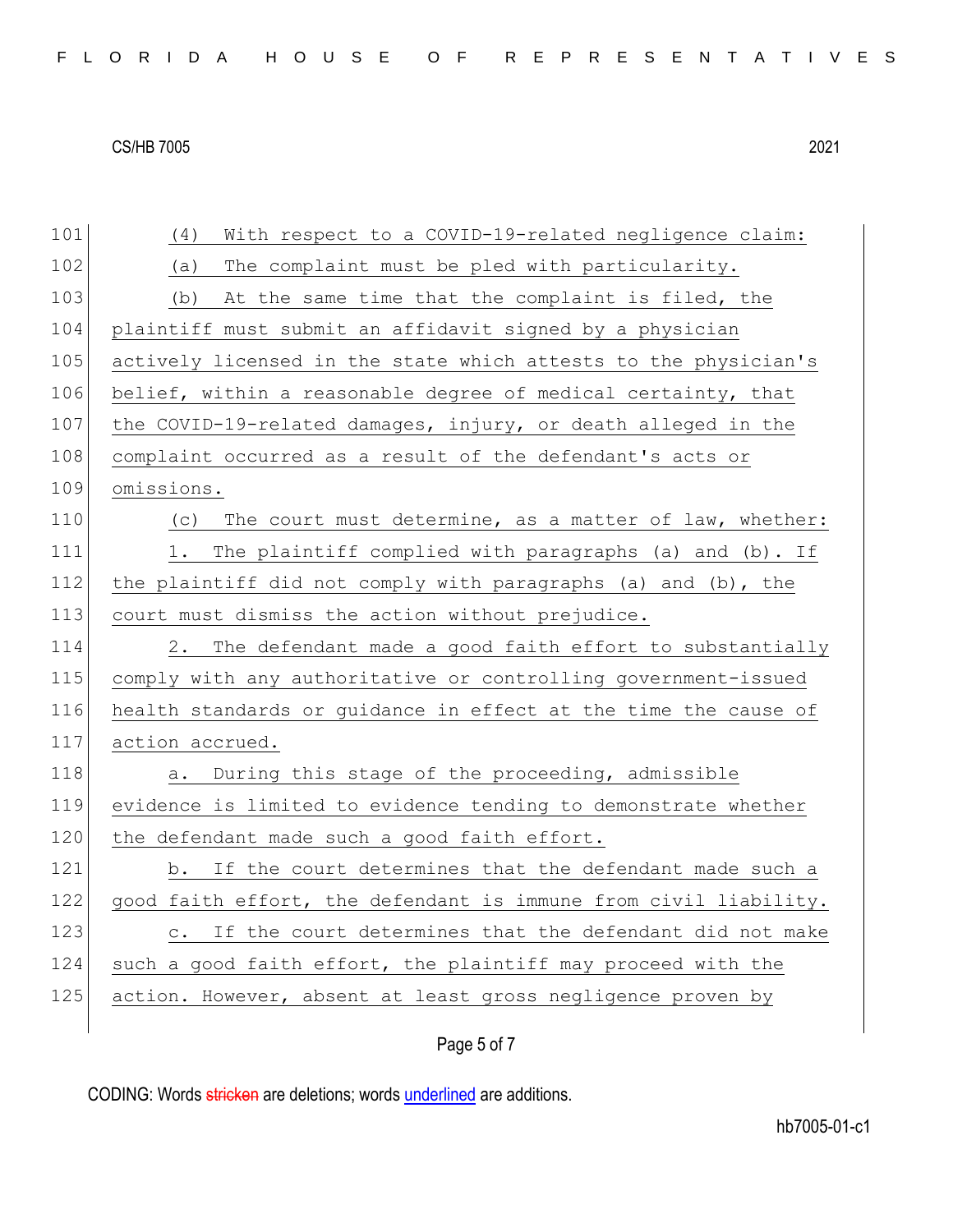126 clear and convincing evidence, the defendant is not liable for 127 any act or omission relating to a COVID-19-related negligence 128 claim. 129 (d) The plaintiff has the burden of proof to demonstrate 130 that the defendant did not make a good faith effort under 131 subparagraph (c) 2. 132 (e) The fact finder must consider all relevant surrounding 133 circumstances, including any relevant effects of the COVID-19 134 pandemic, in determining the appropriate standard of care. 135 (5) A plaintiff must commence a civil action for a COVID-136 19-related medical claim or a COVID-19-related negligence claim 137 within 1 year after the cause of action accrued or within 1 year 138 after the effective date of this act if the cause of action 139 accrued before the effective date of this act. 140 (6) The provisions of this act apply retroactively but do 141 not apply in a civil action against a particularly named 142 defendant that is commenced before the effective date of this 143 act. This act is repealed 1 year and 1 day after the date this 144 act becomes a law, unless reenacted by the Legislature. 145 Section 2. If any provision of this act or its application 146 to any person or circumstance is held invalid, the invalidity 147 does not affect other provisions or applications of the act 148 which can be given effect without the invalid provision or 149 application, and to this end the provisions of this act are 150 severable.

## Page 6 of 7